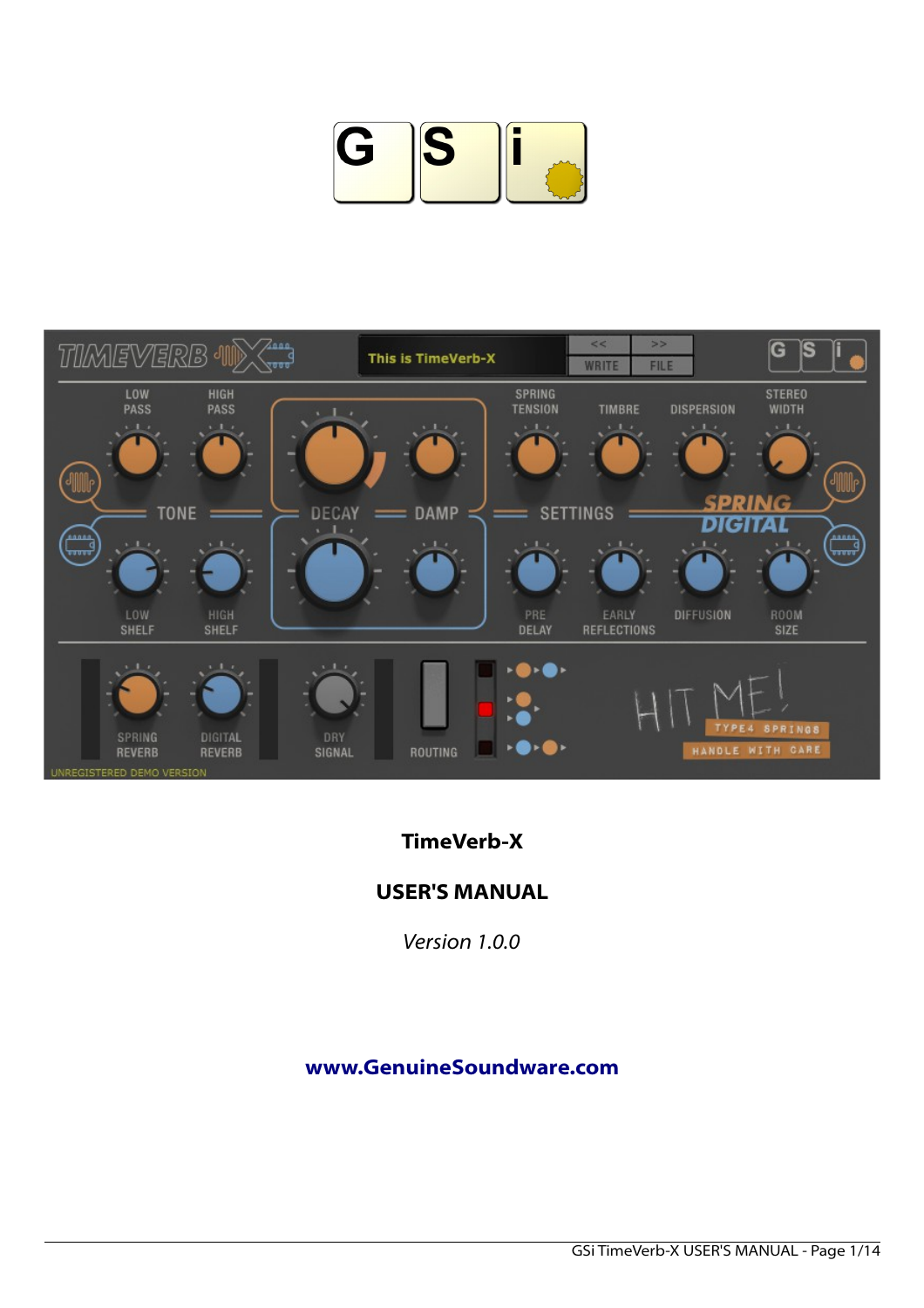### **INTRODUCTION**

**TimeVerb-X** is a new plugin from GSi that combines GSi's "classic" *Type4* spring reverb, first released in 2008, and a new algorithmic digital reverb. The "Type4" spring reverb emulation was originally inspired by an *Accutronics* reverb tank type 4, like those used in classic *Hammond* organs of the A100 series, also used in many famous electric guitar amplifiers. The digital reverb, instead, was first developed for the *GSi Gemini* sound module, but was also included in some *Crumar* hardware instruments. Both effects have been slightly expanded and further improved for the release of TimeVerb-X, as the spring reverb now features a self-oscillating feedback decay adjustment and a stereo width knob, and the digital reverb includes the early reflections section that was missing in the original project. Both reverbs put together make up a great sound when working in parallel, and create some interesting atmospheres when working in serial.

#### TimeVerb-X main features:

- Spring reverb "Type 4" with feedback and stereo operation
- Digital reverb with pre-delay, early reflections and room size adjustment
- Built-in programmer with 128 Programs
- **Import/export of Programs and Banks**
- Built-in MIDI Learn function with import/export of custom Midi maps
- Integrated help with tool-tips and readout displays

### **NOTES ABOUT THIS MANUAL**

It's important to read this manual before operating the software, mostly because not all parameters have an immediate audible effect, and moving them without knowing what each parameter does exactly and how it can affect the sound could totally void the experience of extreme realism offered by this software.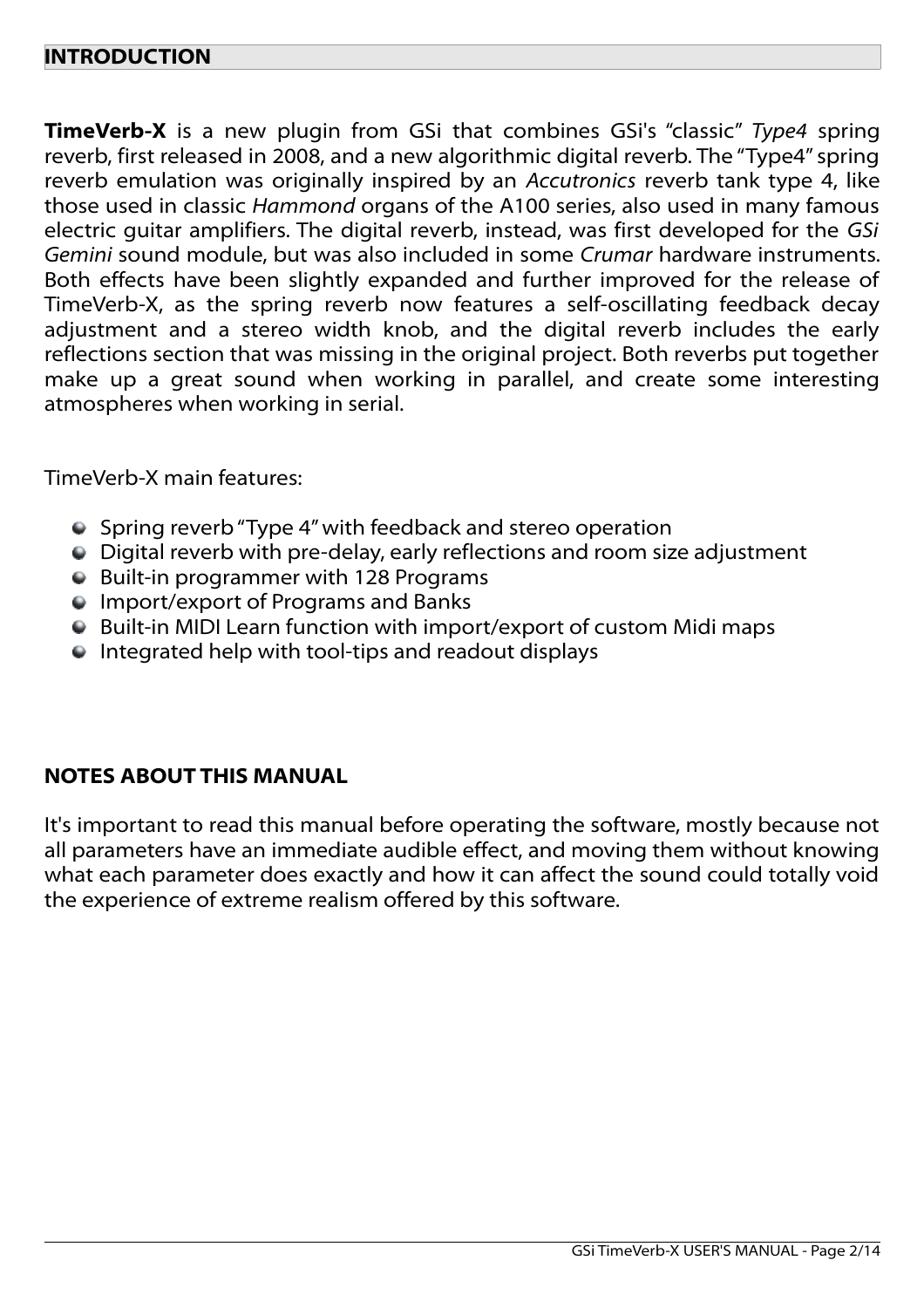## **SYSTEM REQUIREMENTS**

TimeVerb-X is available in the following formats:

- for Windows: VST2 x64, VST3 x64, Standalone x64
- for OSX: VST2 x64, VST3 x64, Audio Unit x64, Standalone x64

Windows:

- any Windows computer manufactured after 2010 running Windows 7 x64 or higher
- ASIO compatible sound card for low latency performance

OSX:

– OSX version 10.11 or greater

## **INSTALLATION ON WINDOWS**

An automatic installer is provided. Double click its icon, accept the EULA and follow the on-screen instructions.

### **INSTALLATION ON OSX**

An automatic installer is provided. Double click its icon, accept the EULA and follow the on-screen instructions. At some point you might be asked to insert your user's log-on password, this is required by OSX to authorize the copy of the files into your Library.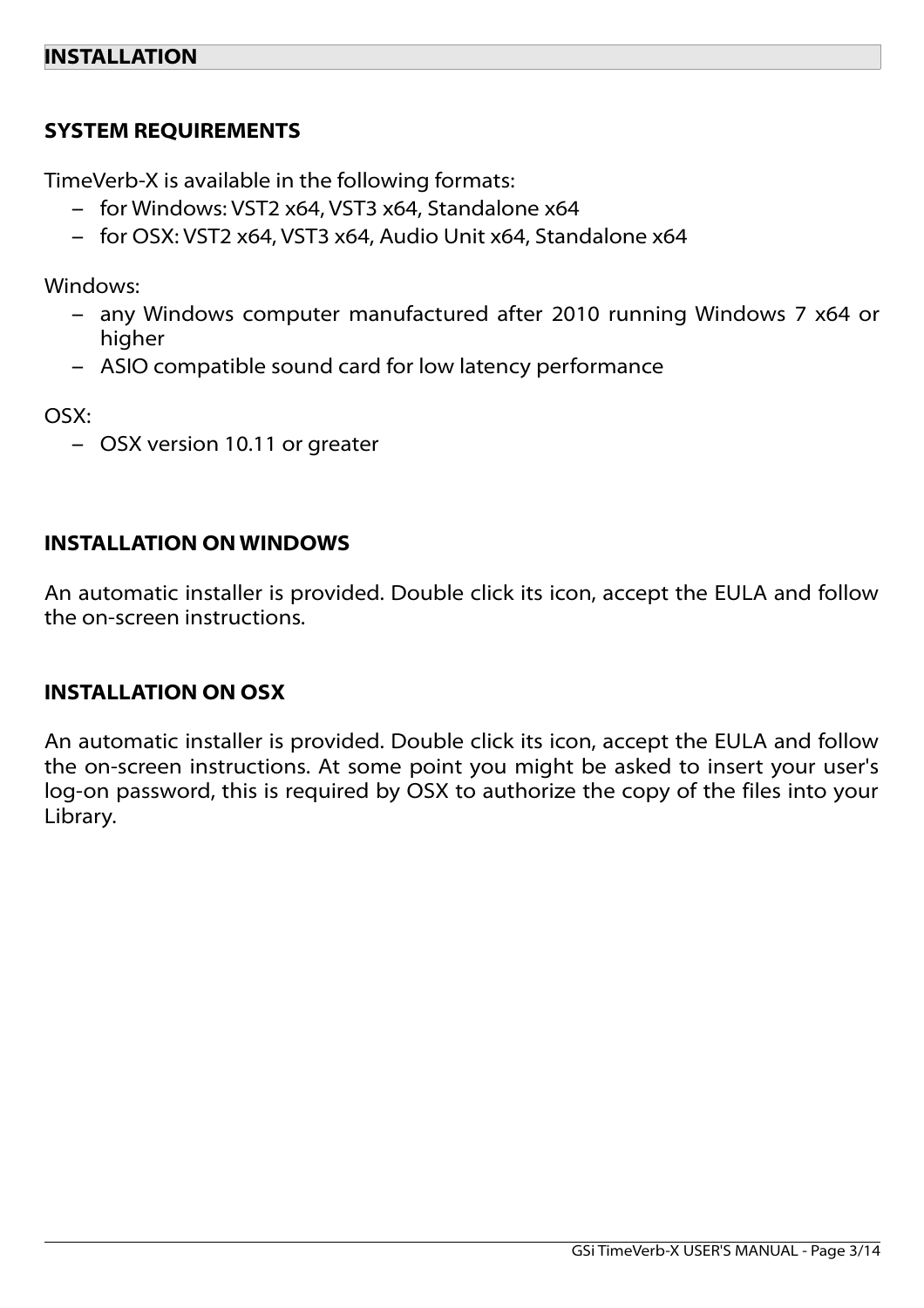## **AUTHORIZING YOUR LICENSE**

When the product is installed, it runs in DEMO mode so that you can test its sound and functionality, but with some minor limitations: the sound will be interrupted every 30 seconds, and importing / exporting Programs and Banks won't be allowed.

If you have purchased a license, you can authorize your copy by doing copy & paste of the 24 characters license code into the registration screen.

|               | GET A LICENSE / REGISTER YOUR COPY           |  |
|---------------|----------------------------------------------|--|
|               | Go to online store to purchase your license. |  |
| License key:  |                                              |  |
|               | Offline registration                         |  |
|               |                                              |  |
| Run Demo Mode | Register                                     |  |

If the computer is connected to the Internet, just insert the license code and click REGISTER, the rest of the process is fully automatic. In case you wish to install this product on a computer that isn't connected to the Internet, click the "Offline registration" option after inserting the license code, you'll be presented a numerical code in a read-only text box, copy that code somewhere (on paper or in a text file that you'll later save onto a USB stick), then go at a computer connected to the Internet, point your browser to<http://www.genuinesoundware.com/activate>and follow the instructions. The basic personal license allows three installations; extra installations can be purchased separately. Please contact GSi for this.

|                | <b>GET A LICENSE / REGISTER YOUR COPY</b>                                           |  |  |
|----------------|-------------------------------------------------------------------------------------|--|--|
|                | Go to online store to purchase your license.                                        |  |  |
|                |                                                                                     |  |  |
| License key:   | XXXX-XXXX-XXXX-XXXX-XXXX                                                            |  |  |
|                | Offline registration                                                                |  |  |
| Machine ID:    | 546061454818789040                                                                  |  |  |
| Response code: |                                                                                     |  |  |
|                | Please visit https://www.GenuineSoundware.com/Activate and follow the instructions. |  |  |
| Run Demo Mode  | Register                                                                            |  |  |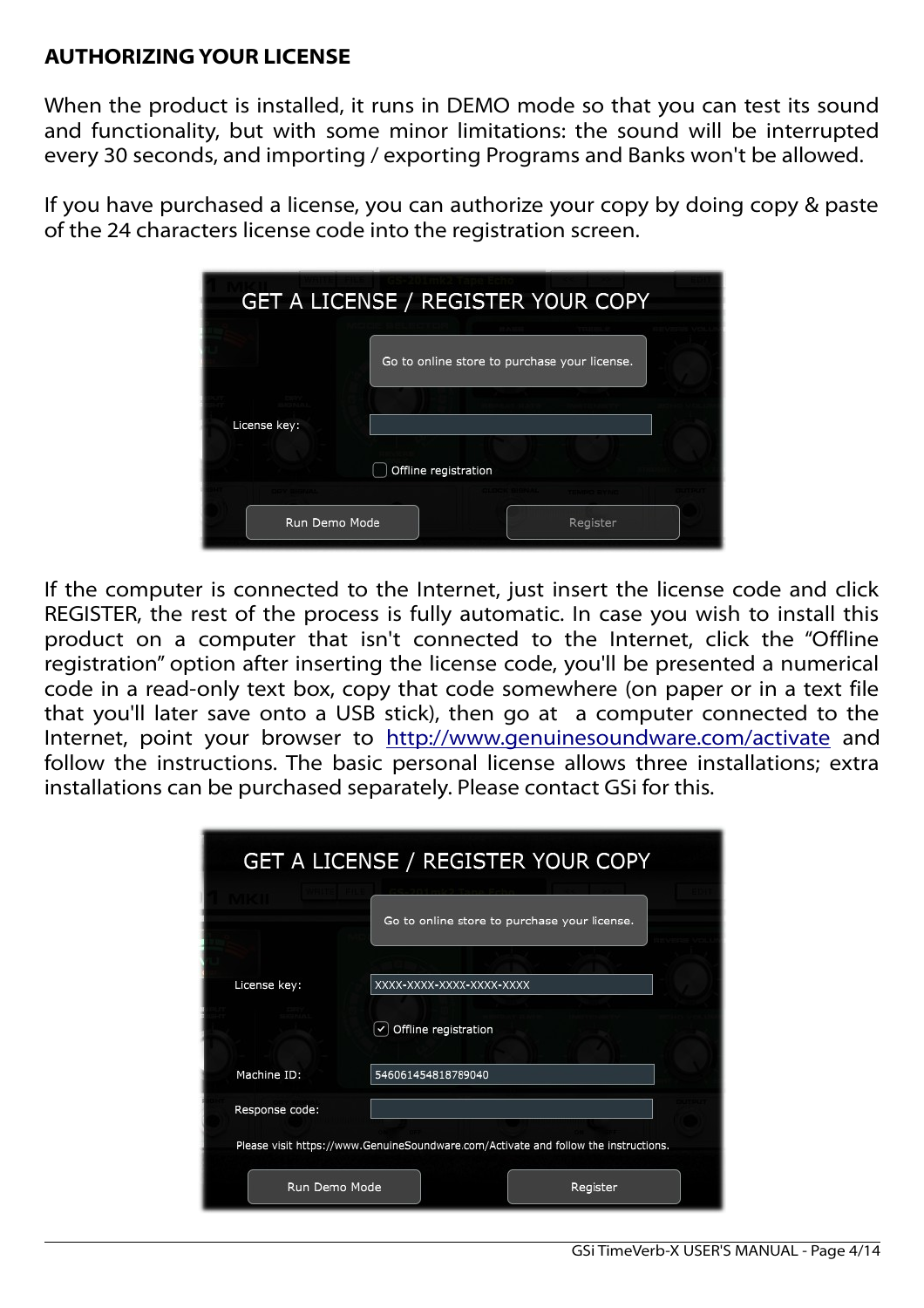### **THE MAIN WINDOW**

The interface is organized in three sections: the top section contains the programmer and the product logos; the middle section is split in two parts: the spring reverb with the dark yellow knobs, and the digital reverb with light blue knobs. The bottom section includes the audio mixer with VU meters and a button for selecting between three routing options. There are no extra windows, except the Global Settings panel that is reached from the FILE menu.



# **SPRING REVERB SECTION**

- **Low Pass, High Pass**: the high pass filter is put at the input of the reverb effect and is needed to cut some very low frequencies that might compromise the correct operation of a real spring reverb, and would also sound somehow disturbing during the reverberation; the low pass filter, instead, is put at the end of the reverb, to cut some metallic shrillness.
- **Decay:** this knob adjusts the average length of the reverb tail. If you reach the "red zone" the springs start self-oscillating... You might find some creative use out of what is an undesired effect from the electronic point of view.
- **Damp**: this adjusts the brightness or darkness of the whole reverberation; in fact, it's a low-pass filter put within the reverberation chain; in the real world, this is equivalent to the size of the springs: the thicker the springs, the darker the sound. As a matter of fact, some of the earlier spring reverberators, like those used in *Hammond PR-40* cabinets, used very long and thin springs.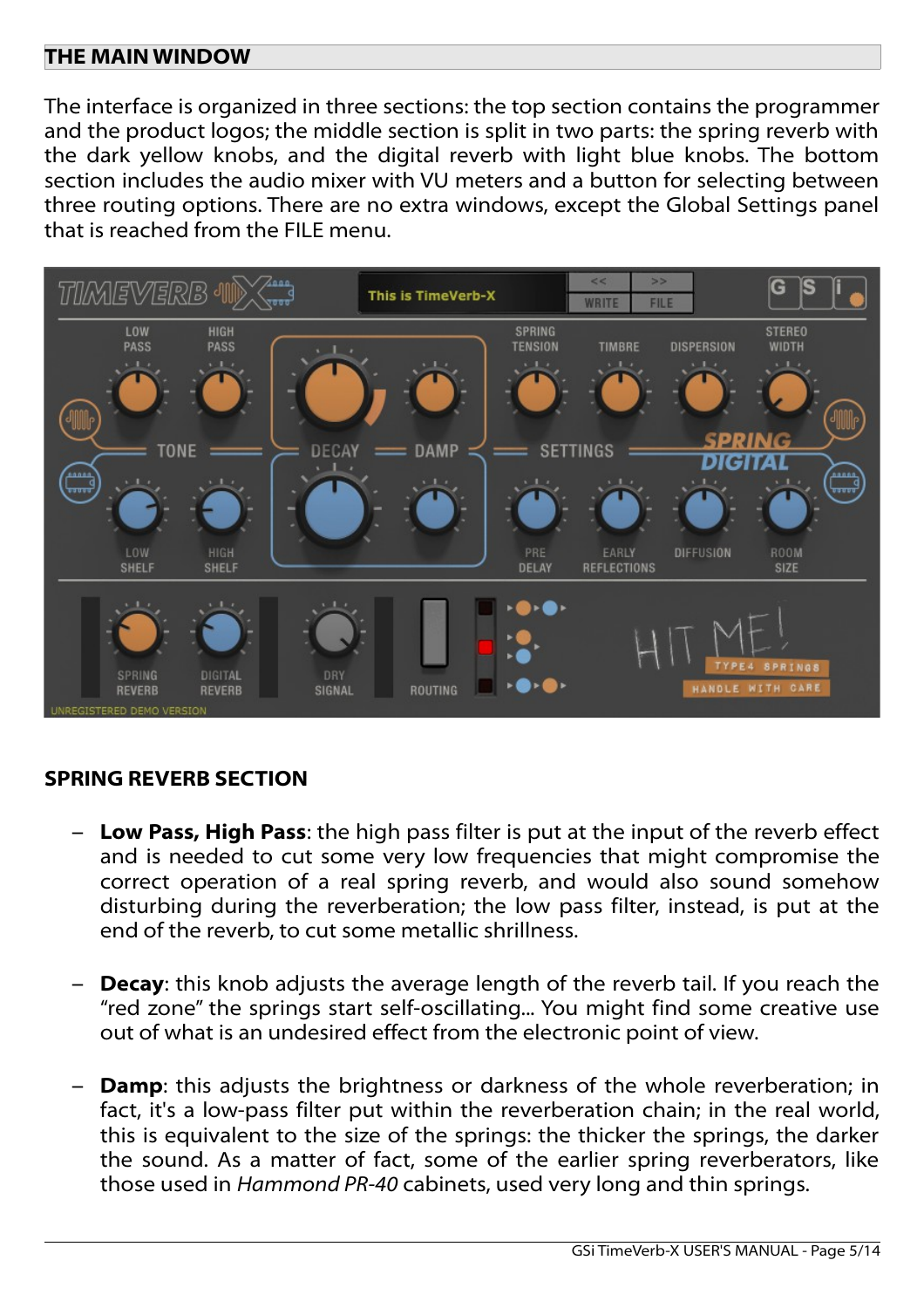- **Spring tension**: in order for the springs to reverberate correctly, they should be loose, certainly not in tension... but what if you stretch them? This somehow changes the "pitch" of the reverberation, creating some funny robotic sounds.
- **Timbre**: this is a complex filter that recreates the material used for the springs, blending from steel to brass, whereas brass springs have a somewhat warmer sound.
- **Dispersion**: this parameter adjusts the typical so-called "boingy" sound of a spring reverb.
- **Stereo width**: the effect itself is mono, but this parameter doubles it with a short adjustable delay so you can obtain a wide stereo effect.

# **DIGITAL REVERB SECTION**

- **Low shelf, high shelf**: these are attenuating shelving filters applied both at the input of the effect. Adjust the cutoff point of both so that only the portion of the frequency spectrum that you need is affected by the reverb.
- **Decay**: adjusts the average length of the decay. The actual length is also affected by the room size parameter.
- **Damp**: adjusts the coloration of the reverberated sound.
- **Pre Delay**: applies an adjustable delay at the reverb input, so that the reverberated sound starts delayed. This is useful to imitate large environments where the reflecting elements are located very far from the sound source.
- **Early Reflections**: adjusts the amount of audible echo coming from the reflecting elements closest to the sound source.
- **Diffusion**: the reverberation is an acoustic phenomenon that occurs when sound waves reflect on distant surfaces and return back on other surfaces, creating a sort of loop going from point to point until the wave amplitude fades out completely. This parameter adjusts the amount of regeneration of the sound waves reflecting in the virtual environment.
- **Room Size**: this knob adjusts the size of the virtual room from a small room to a huge canyon.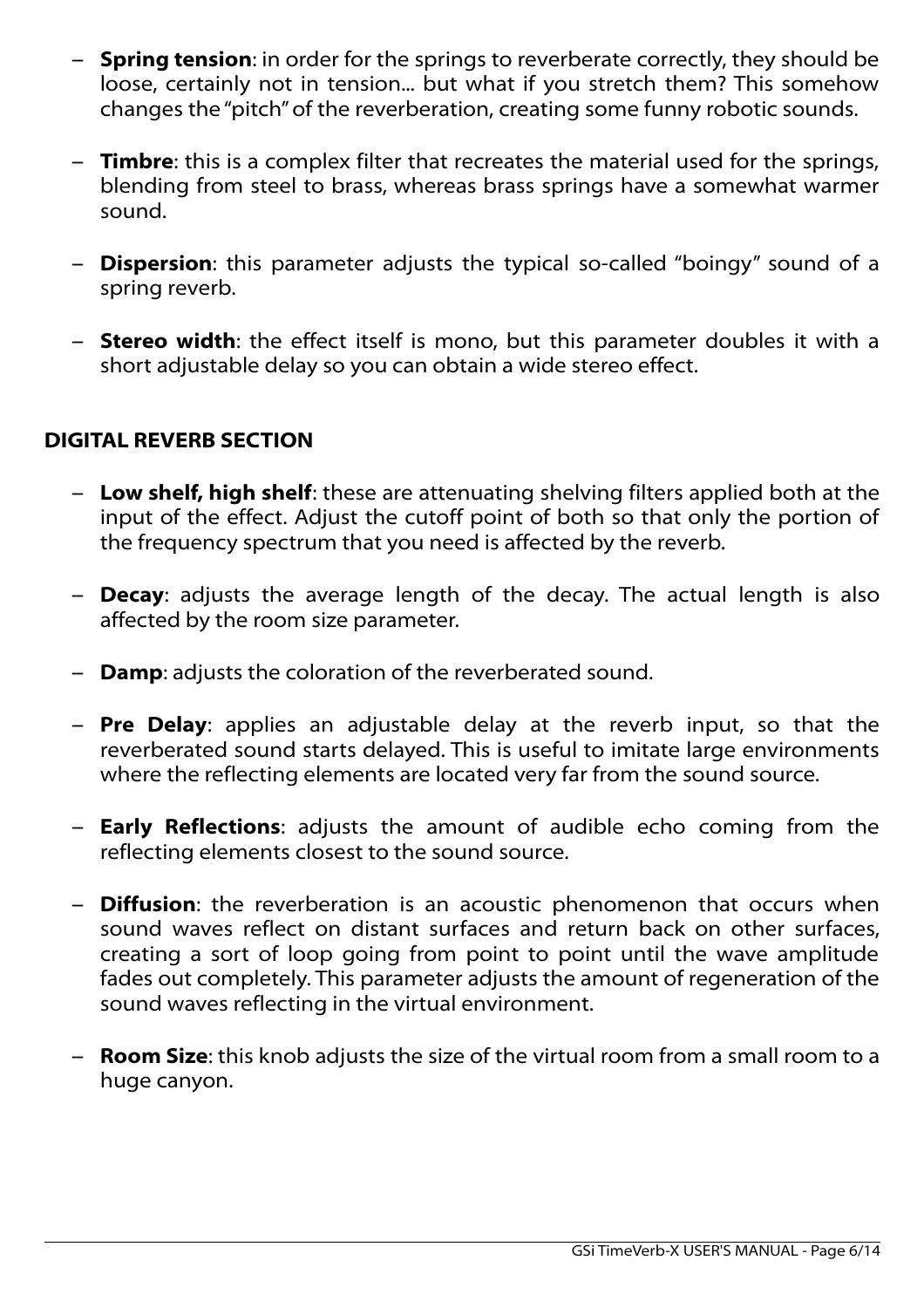#### **MIXER SECTION**

Here is where you can adjust the levels of the two reverbs individually and also adjust the level of the dry input signal.

Consider that if you're using this effect in series on an audio channel strip, you probably want the dry audio signal pass through unaltered, so the Dry Signal knob should be kept at the maximum value. Instead, if you're using this effect in parallel, on an effect buss, you already have the dry signal going through its own path, so you'd have to set this knob at zero, or it will double the volume of your dry signal that could result in digital clipping.

Also in this section you have the ROUTING button. Click this button to cycle between three options, indicated by the red dot.

From top to bottom:

- Serial: Spring into Digital
- Parallel: Spring plus Digital
- Serial: Digital into Spring

## **ABOUT THE VU METERS**

The VU meters shown in TimeVerb-X display the signal level over a 60 dB range with the 0 dBFS as reference. When the top red dot lights up, the signal is reaching 0 dBFS. However, an internal soft-clipping algorithm prevents the output from the effects to generate digital clipping.

The two meters close to the reverb level knobs display the output level of the two reverbs and are positioned post-knob; the third meter is pre-knob, displays the input dry signal level regardless of the Dry Signal knob position.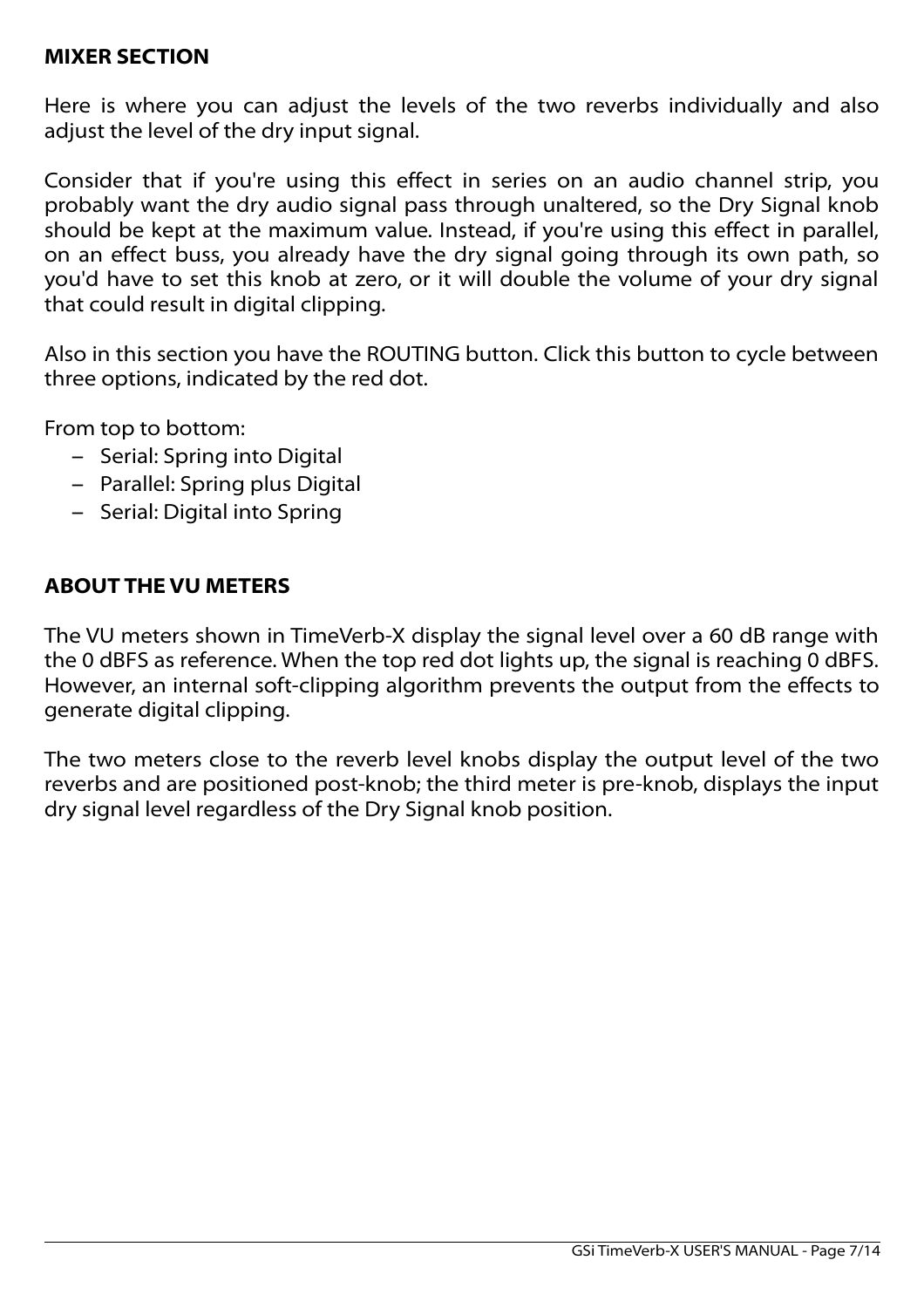### **THE PROGRAMMER**

One of the most interesting features of TimeVerb-X is the programmer. This section allows to Write / Recall user Programs, import / export single Programs or entire Banks, also copy & paste Programs from one location to another, or initialize the current Program for a fresh start.



Each Bank consists of 128 Programs numbered from 0 to 127, like the good old MIDI protocol required. To recall a Program, either use the Left / Right arrows on the right of the main display, or click on the Program name label for a full pop-up list of the 128 available Programs, or recall them from MIDI Program Change events (needs to be activated from the Settings Window).

To store a Program: once you're done with all your tweakings and you decide it's time to store the Program, just click the WRITE button to overwrite the current Program. If you want to give it a new name, right-click the name label and type the new name, press <ENTER> to confirm. In case you wish to store it to



a new location, right-click the WRITE button, a dialog window pops up asking you to select a location from a drop-down menu.



Other operations with Programs and Banks can be performed from the FILE menu that you can access by clicking on the FILE button. Here you can export or import single Programs or entire Banks. Programs and Banks use a proprietary format and are saved in binary files, and the built-in bank is automatically saved every time a Program is written or the application / plugin is closed. The functions "Copy to clipboard" and "Paste from clipboard" can be used for reorganizing Programs in a Bank, and "Reset Program" recalls an initialized program with default parameter settings. Click "UNDO Editing" in case you wish to restore the status of all parameters as they were when the program was recalled. Operations such as import, reset or paste, that apparently overwrite the current program, actually use a temporary volatile memory that is lost unless the WRITE function is used. Lastly, it's also possible to reset the whole Bank or restore the factory Bank.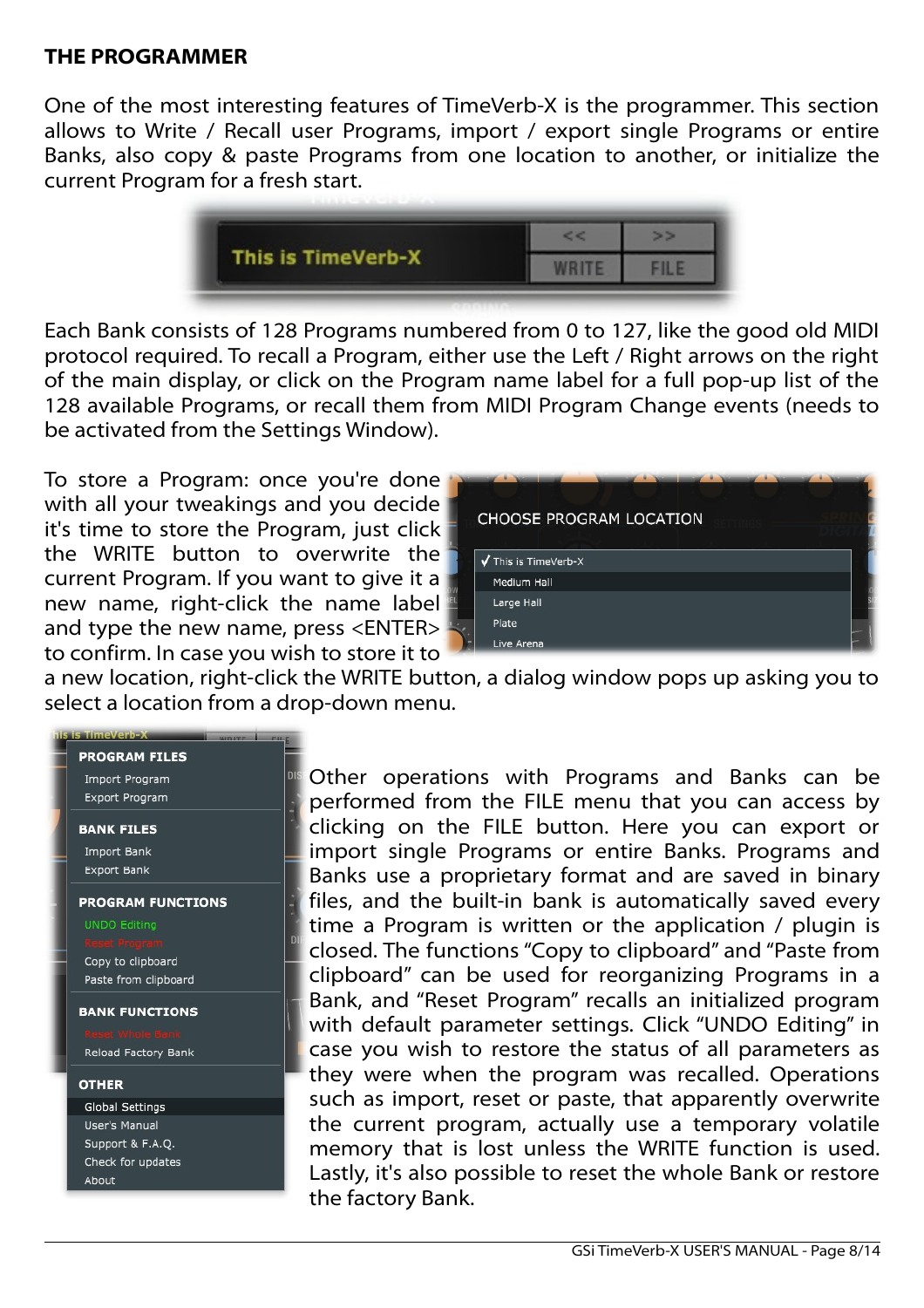From the FILE menu you can also reach this User's Manual on the GSi website, or access the Support section, or invoke the automatic update check, or show the about screen (that also displays the version number).

Most importantly, from this menu you can also open the Global Settings panel that features a few options.



Settings are:

- **Show Tool Tips**: enables or disables the tool tips that appear when the mouse stops over a parameter control. If you feel the tips are disturbing, you can disable them here.
- **Show VU Meters**: check this if you want the VU meters to be shown on the interface. If you for some reason find them distracting or annoying, uncheck this to hide them.
- **Receive MIDI Program**: check if you wish to switch between Programs by sending MIDI Program Change events. *Please note that the VST3 format doesn't support this type of MIDI event.*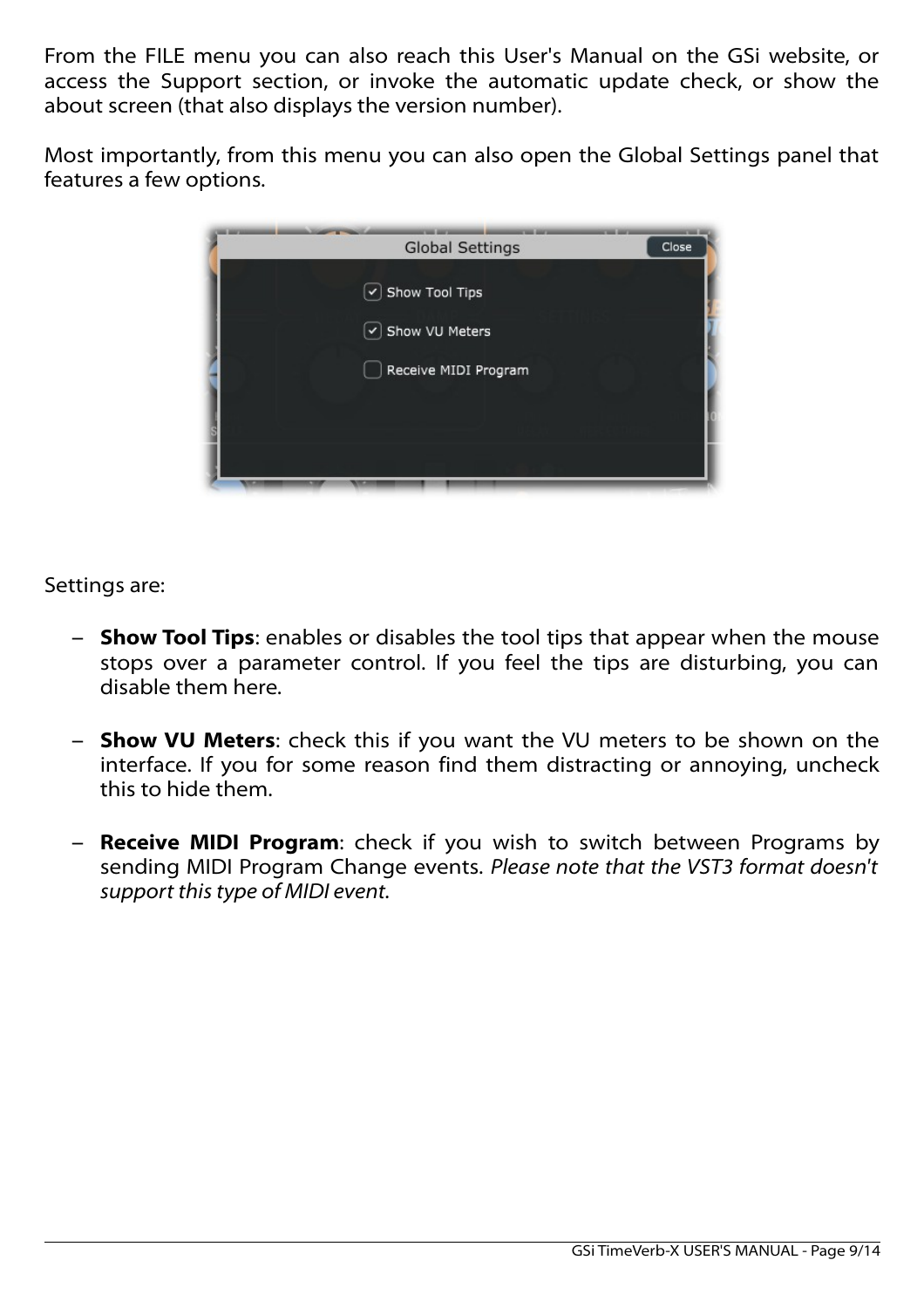# **OPTIONS FOR THE STANDALONE APPLICATION**

The standalone application offers an extra menu for setting the AUDIO and MIDI devices. Under Windows it is possible to select between the available audio driver types. For better performance, use a low-latency ASIO driver, possibly the most recent driver released from your sound-card's manufacturer. Select the stereo output port, the stereo input port, the sampling rate, the buffer size, and the MIDI input and output devices.

TimeVerb-X supports sample-rates from 44100 up to 384000. However, the best performance is achieved at 44100.

If you have two or more controllers connected to your computer, you can enable them all at the same time, their MIDI streams are internally merged.

| Audio/MIDI Settings     |                                                                                                   | $\times$ |
|-------------------------|---------------------------------------------------------------------------------------------------|----------|
|                         | Feedback Loop:   Mute audio input                                                                 |          |
| Audio device type: ASIO |                                                                                                   |          |
|                         | Device: ASIO Fireface<br>Test                                                                     |          |
| Active output channels: | Analog $1(1) + 2(1)$<br>✓<br>Analog $3(1) + 4(1)$<br>Analog $5(1) + 6(1)$<br>Analog $7(1) + 8(1)$ |          |
| Active input channels:  | Analog $7(1) + 8(1)$<br>Analog $9(1) + 10(1)$<br>SPDIF $L(1) + R(1)$<br>Adat $1(1) + 2(1)$        |          |
| Sample rate:   44100 Hz |                                                                                                   |          |
|                         | Audio buffer size:   128 samples (2.9 ms)                                                         |          |
|                         | Control Panel<br><b>Reset Device</b>                                                              |          |
| Active MIDI inputs:     | FF800 Midi Port 1<br>GSi DMC-122<br>Arduino Leonardo                                              |          |
|                         | MIDI Output: FF800 Midi Port 1                                                                    |          |
|                         |                                                                                                   |          |

The settings are immediately applied as soon as they're changed. Close this window when done.

*Please note: the standalone application always stores the last status, regardless of the Program that was selected the last time it was used.*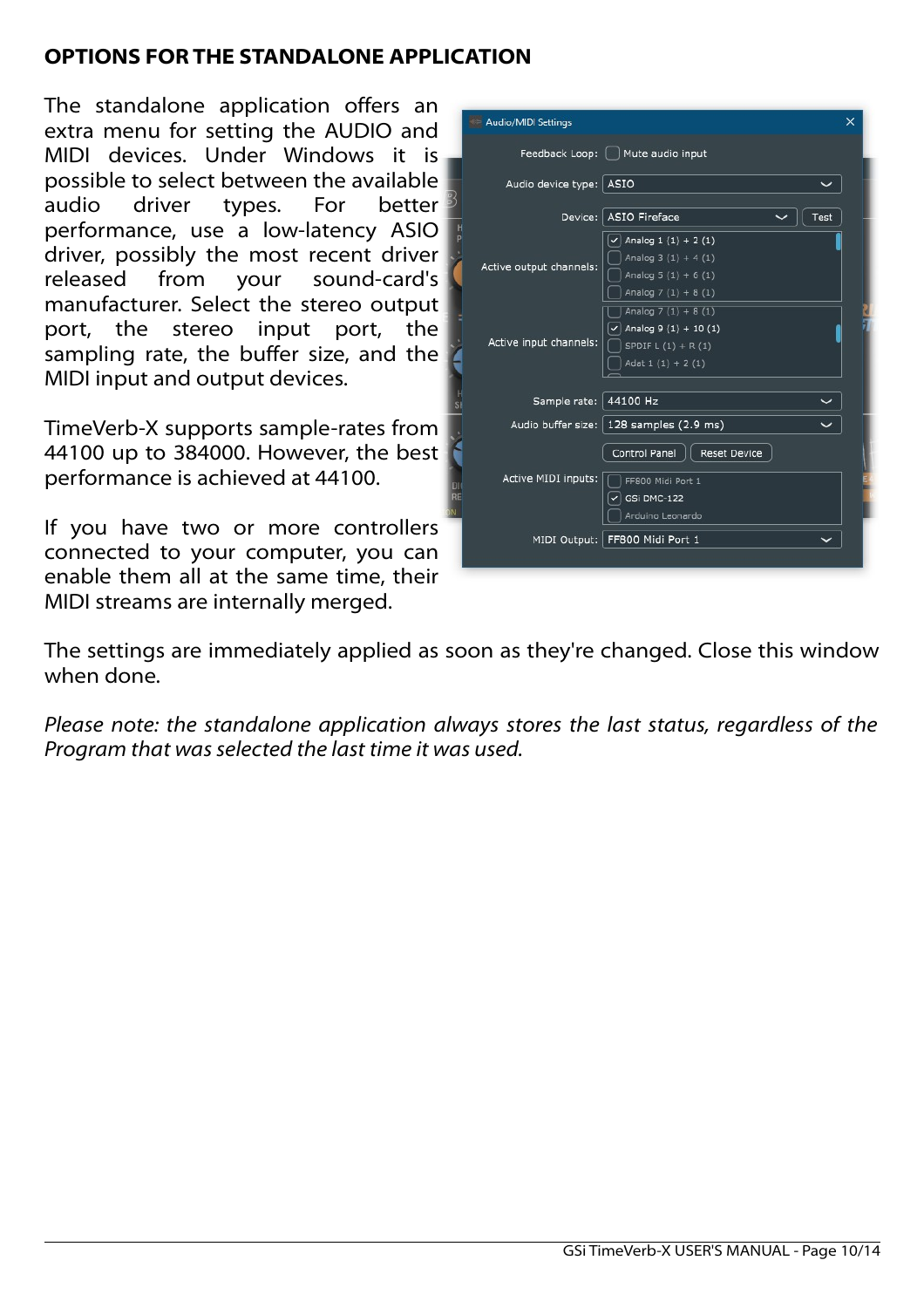### **MIDI LEARN**

TimeVerb-X features an advanced MIDI "Learn" system for helping with mapping MIDI CC messages to the parameters. By default, no parameters are mapped, but it's very easy to change the assignments to fulfill different requirements.

Right click on any parameter on the interface (also in the separate editing windows) to access the MIDI Learn menu.

Click on "Start MIDI Learn" to start learning the MIDI parameters coming from your controller. A dialog window appears which you should give confirmation to if your assignment is done as expected, of you can click on "Abort" and abandon the operation.

If you're creating your map but you don't need to catch the CC numbers from your controller, you can

| <b>Spring Decay</b>                                                      |  |  |
|--------------------------------------------------------------------------|--|--|
| Start MIDI Learn                                                         |  |  |
| MIDI CC (7)<br>MIDI Channel (OMNI)<br>Min. Value (0)<br>Max. Value (127) |  |  |
| Unassign this parameter<br>Assign default values                         |  |  |
| Unassign all parameters<br>Assign all to default                         |  |  |
| Load MIDI Map from file<br>Save MIDI Map to file                         |  |  |

still use the other menu options to set the values manually. Set the CC number, the MIDI Channel (1 to 16 or OMNI), the min and max values. If min and max are swapped (i.e. min is major than max) the parameter will respond reversed.

You can "unassign" a parameter if you don't want it to be controlled by any MIDI message, or you can assign default values if you're unsure what assignment to give to it.

Last but absolutely not least important, you can save your entire MIDI map to a file or load it from a previously saved file, so you can have more mappings ready for different controllers that you might have.

### **MIDI OUTPUT**

TimeVerb-X also supports MIDI Output. It sends the values of all controllers that have been assigned. This is useful in case a controller that needs feedback is used, like those with motor-faders or other kind of controlled that need to be updated by the software.

*PLEASE NOTE: you should avoid MIDI loops (i.e. the MIDI output coming from TimeVerb-X that is fed back into its MIDI input), this could cause some unwanted behavior or even cause a crash. Some DAW host programs have a built-in MIDI Loop check, but it's a good practice to pay particular attention to all MIDI routing.*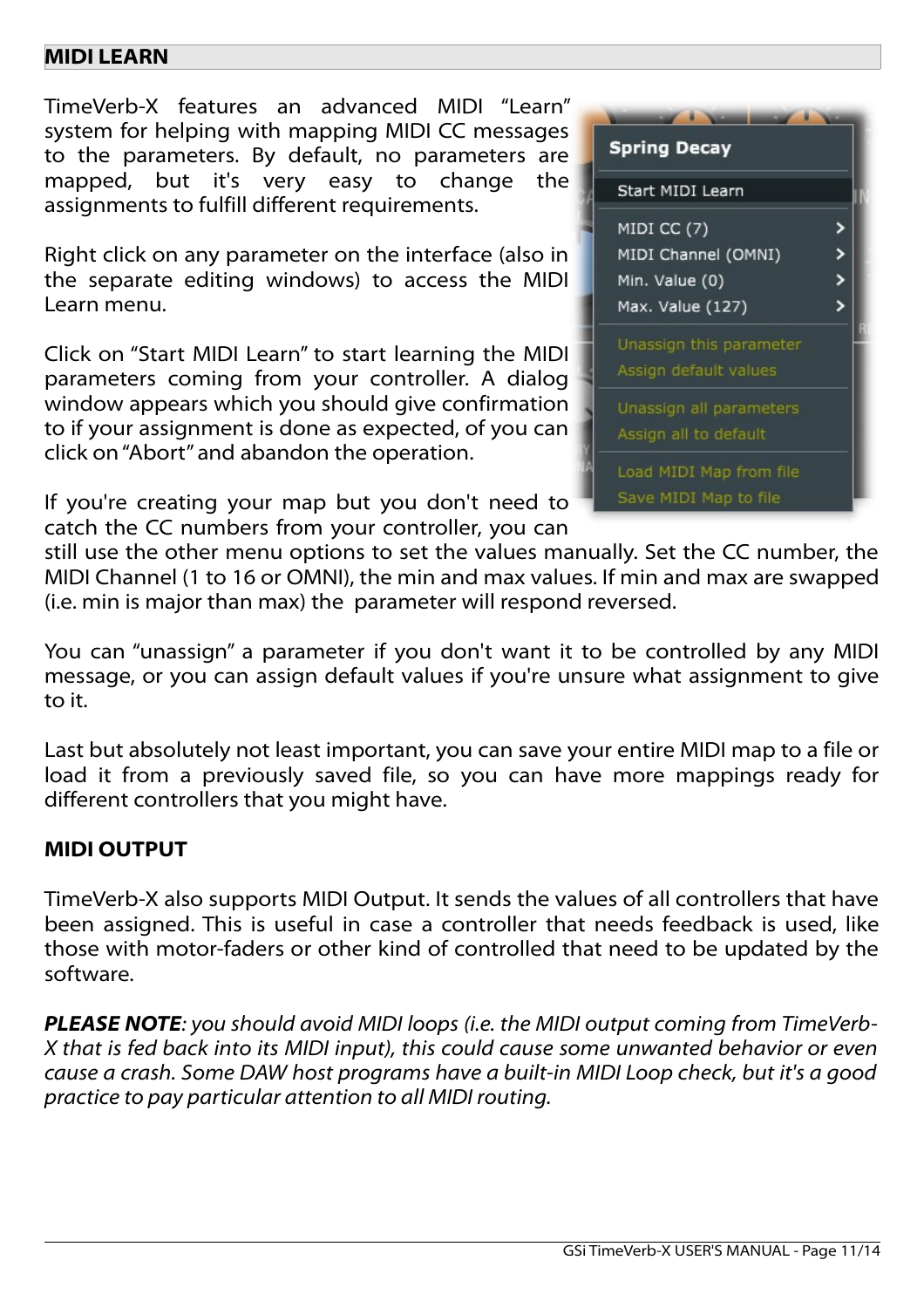*This page was intentionally left blank. Until we put this line on it.*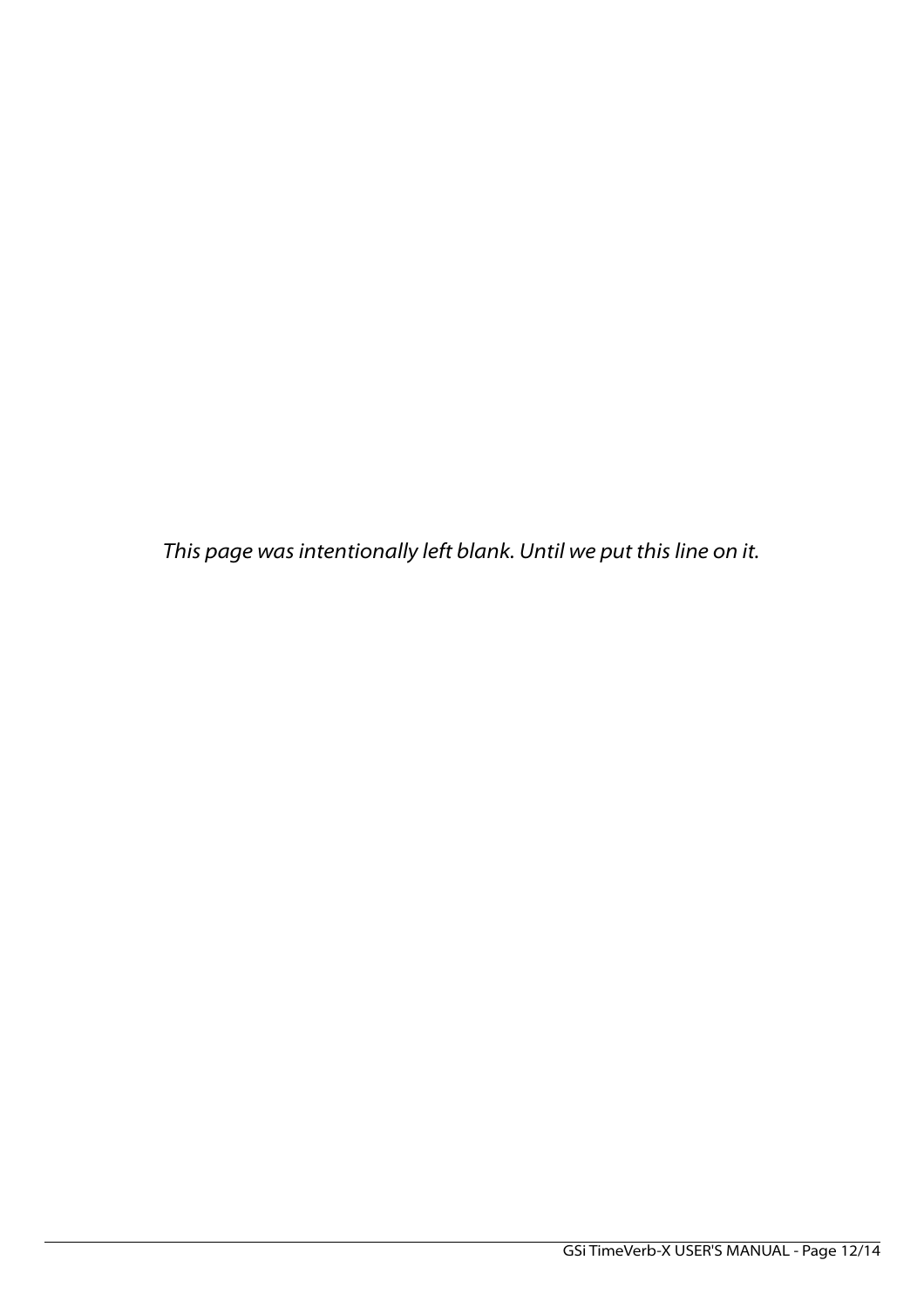# **END USER LICENSE AGREEMENT**

This License Agreement is a legal agreement between the User, hereafter called "you", and GenuineSoundware regarding TimeVerb-X software. TimeVerb-X in the following of the contract includes the computer software named TimeVerb-X and associated media, CD and product documentation. TimeVerb-X also includes any updates and supplements to the original TimeVerb-X provided to you by GenuineSoundware. By installing, accessing or otherwise using TimeVerb-X, you agree to be bound by the terms of this License Agreement.

#### 1 TimeVerb-X License

Subject to the limitations described below, GenuineSoundware, as licensor, hereby grants you, the licensee, a non-exclusive, perpetual License to use TimeVerb-X in accordance with the documentation provided by GenuineSoundware.

#### 1.1 GRANT OF LICENSE

This License Agreement grants you the following rights:

(a) Software. You may install and use TimeVerb-X for an unlimited period on at most three Computers provided that these Computers belong to you and that TimeVerb-X is used only on one Computer at a time.

(b) Reservation of Rights. All rights not expressly granted are reserved by GenuineSoundware.

### 1.2 LIMITATIONS

(a) Strict personal use. Your use of TimeVerb-X is limited to strict personal use. You may not rent, lease or share TimeVerb-X with another user. Transfer of License to another user is allowed once for each licensed product. A License transfer fee must be paid by the current License holder before the transfer takes place. For this purpose, please contact sales@genuinesoundware.com.

(b) Sound produced by TimeVerb-X can only be distributed within a musical context, and not in forms that allow the sounds to be used as sample based instruments or sample libraries.

(c) Limitations on Reverse Engineering, Decompilation, Disassembly and Modification. You may not reverse engineer, decompile, disassemble or modify TimeVerb-X.

(d) Limitations on usage. You may not merge TimeVerb-X into another software nor create derivative works based on TimeVerb-X.

(e) Separation of Components. TimeVerb-X is licensed as a single product. Its component parts may not be separated.

(f) Termination. Without prejudice to any other rights, GenuineSoundware may terminate this Agreement if you fail to comply with the terms and conditions of this Agreement. In such event, you must destroy all copies of TimeVerb-X and all of its component parts.